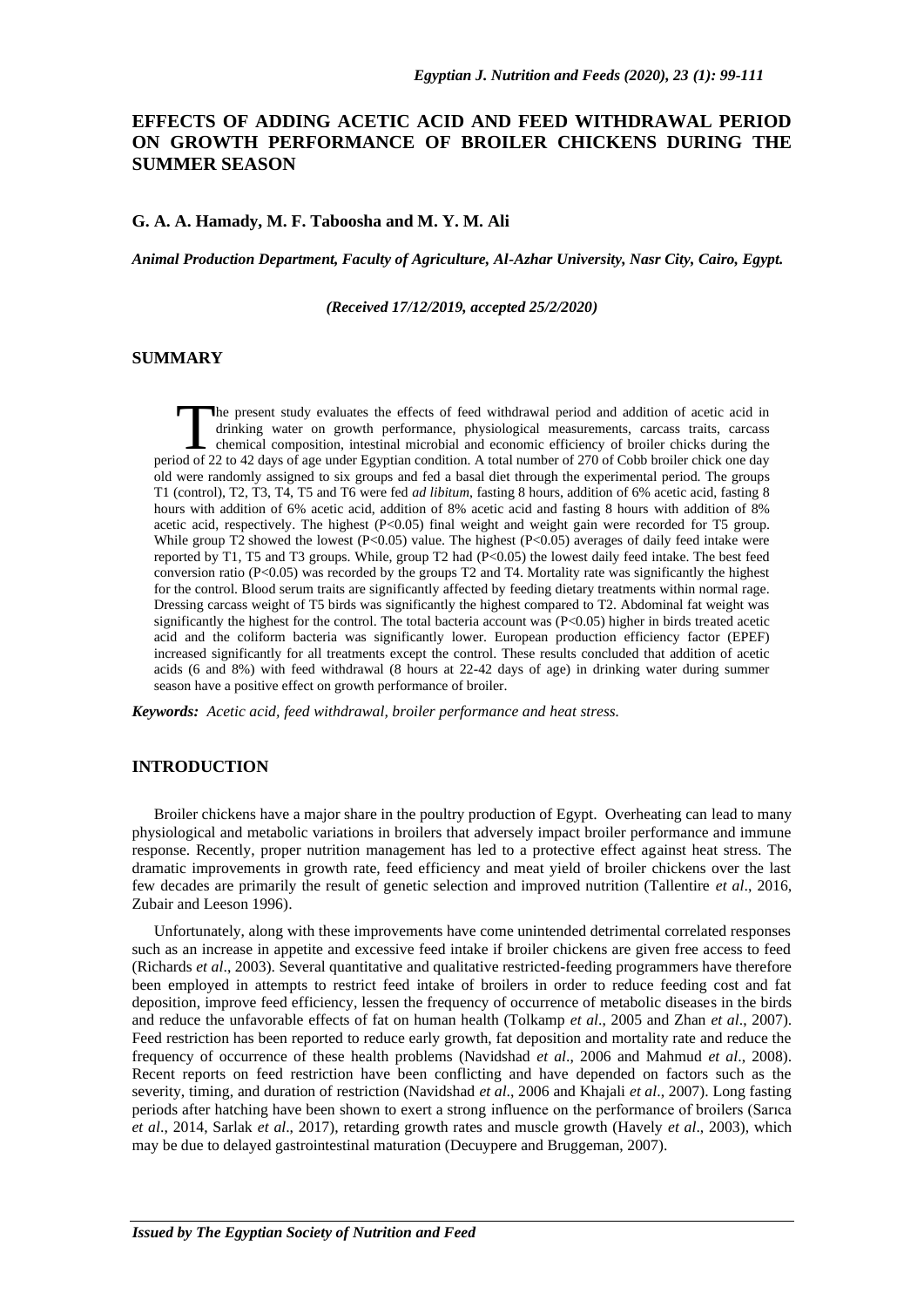### *Hamady et al.*

Reports on the effects of skip-a-day feed removal on broiler performance have generally indicated a reduced feed intake, weight gain and lower market weight but contradict one another on effects on feed efficiency, mortality rate and abdominal fat deposition (Navidshad *et al*., 2006 and Khajali *et al*., 2007 and Benyi *et al*., 2011 and Ghazanfari *et al*., 2010). Depression of feed during hot hours of the day may be helpful to reduce the metabolic heat production (Silva De and Kalubowila, 2012). Organic acids are routinely included in diets for monogastric animals in Europe as preservative and acidifier, in order to replace antibiotics as growth promoters and prevent or control pathogens (Papatsiros *et al*., 2012). The acidifiers can modify the PH of both the feed and the animal`s digestive tract and can disrupt the normal cell function and protein synthesis of various gut microorganisms (Bonos *et al*., 2011). In addition, lowering the pH by organic acids improves nutrient absorption (Khana and Iqbalb, 2016). Several studies support the statement that dietary inclusions of acidifiers have improved growth performance in broiler chickens (Afsharmanesh and Pourreza, 2005, Atapattu and Nelligaswatta, 2005, Moghadam *et al*., 2006, Nezhad *et al*., 2007 and Abdel-Fattah *et al*., 2008). There is limited information on the response of broiler chickens to feed removal and using acetic acid for different number of days during the week. Finally, this study was to evaluate the effect of fasting period and addition of acetic acid in drinking water during a 22- 42days of age on growth performance, physiological measurements, carcass traits, intestinal microbial and economic efficiency under the Egyptian conditions of Cobb broiler.

### **MATERIALS AND METHODS**

This study was carried out at the Poultry Experimental Station, Faculty of Agriculture, Al–Azhar University, Nasr City, Cairo, ARE This study was investigated the effect of feed withdrawal and addition of acetic acid in drinking water on growth performance, physiological measurements, carcass traits, carcass chemical composition, intestinal microbial and economic efficiency of Cobb broiler during the period from 22 to 42 days of age under Egyptian summer season condition. The experimental were carried out during the period from 20/6/2018 to 3/8/2018 in summer season. A total number of 270 one day old unsexed chicks were randomly distributed at one day of age into 6 experimental groups of three replicates containing 15 birds each. The control group (T1), T2, T3, T4, T5 and T6 were fed *ad libitum*, feed withdrawal (FW) 8 hours from (9.00AM-5.00PM) only, addition of acetic acid (6%) in water only, (FW) 8 hours from (9.00AM-5.00PM) with addition of acetic acid (6%) in water, addition of acetic acid (8%) in water only and (FW) 8 hours from (9.00AM-5.00PM) with addition of acetic acid (8%) in water, respectively.

#### *Chicks and management:*

The average temperature and relative humidity (RH) of pens were daily measured and was recorded (36 Cº at 12:00PM - 25 Cº at 12:00AM and 52-70% RH) as an average during the experimental period from 20/6/2018 to 3/8/2018 in summer season. The pens were provided with continuous lighting, and naturally ventilated by windows adjustment. The pens were cleaned, fumigated with formaldehyde solution, and washed prior to the commencement of experimental of work. The pens were equipped with manual plastic feeders and drinkers of capacity had been used. Vaccination program was applied during the experimental period; the conditions of housing and management of birds for all groups were similar during the experimental period. All birds were healthy and clinically free from disease.

## *Experimental diets:*

The experimental diets tabulated in Table (1). The requirements of chickens and composition of diets were calculated according to (Guide Cobb 500, 2018) and (NRC, 1994).

## *Collected data and measurements growth performance:*

Average initial weight of chick one day old, live weight, weight gain, feed intake, feed efficiency and mortality were recorded weekly.

#### *Blood constituents:*

At the end of the experiment two birds from each pen were bled by cutting the carotid artery and blood was taken. Blood samples were taken at 6 weeks of age in tubes not contained anticoagulant for separate serum by centrifugation at 3000 rpm for 15 minutes and stored at (-20◦ C) until analysis. Total protein, albumin, globulin, total cholesterol, low density lipoprotein (LDL), high density lipoprotein (HDL), total lipids, triglyceride, AST and Igg were determined using kits purchased from the agent of DiaSys Diagnostic System GmbH and measuring by spectrophotometer (Model 722 GRATING), following the same steps as described by manufactures.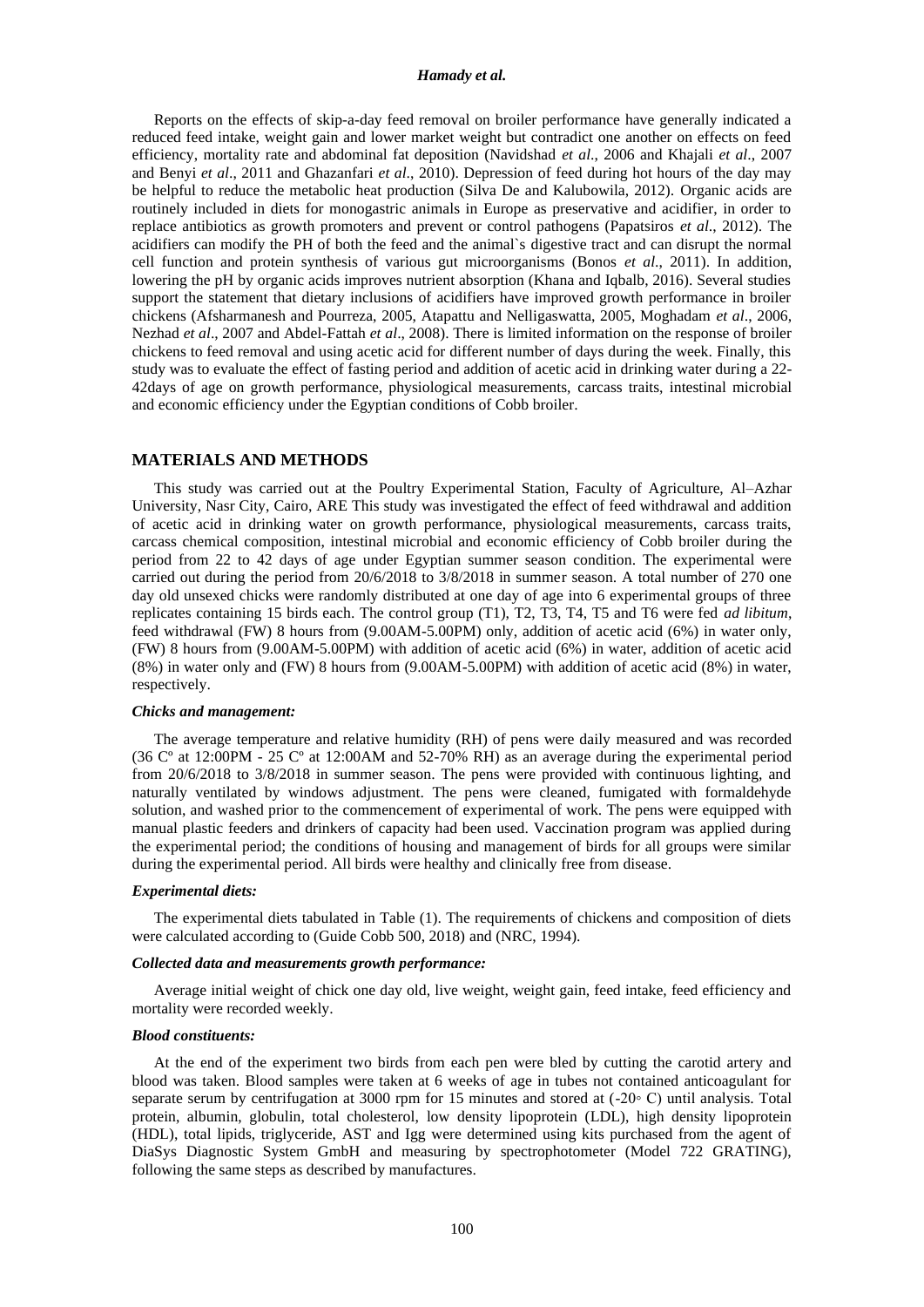|                           |                      | Diets of broiler chick |                       |
|---------------------------|----------------------|------------------------|-----------------------|
| Ingredient                | <b>Starter</b>       | Grower                 | Finisher              |
|                           | $(1-10 \text{ day})$ | $(11-22 \text{ day})$  | $(23-42 \text{ day})$ |
| Ground yellow corn 8.8%   | 60.25                | 63.225                 | 64.265                |
| Soybean meal 44%          | 30.14                | 28.54                  | 26.50                 |
| Corn gluten meal 60%      | 4.23                 | 1.90                   | 1.80                  |
| Sunflower oil             | 1.265                | 2.55                   | 3.74                  |
| Dicalcium phosphate       | 1.64                 | 1.47                   | 1.50                  |
| Limestone                 | 1.155                | 1.11                   | 1.11                  |
| Premix <sup>*</sup>       | 0.30                 | 0.30                   | 0.30                  |
| Sodium Chloride (NaCl)    | 0.45                 | 0.45                   | 0.45                  |
| DL-methionine             | 0.26                 | 0.235                  | 0.195                 |
| L-lysine-HCl              | 0.28                 | 0.21                   | 0.14                  |
| Threonine                 | 0.03                 | 0.01                   | 0.00                  |
| Total $(Kg)$              | 100                  | 100                    | 100                   |
| Calculated analysis       |                      |                        |                       |
| Crude protein%            | 22.02                | 20.00                  | 19.01                 |
| ME. cal/Kg feed           | 3007                 | 3088                   | 3168                  |
| Calcium%                  | 0.90                 | 0.84                   | 0.84                  |
| Available P.%             | 0.45                 | 0.42                   | 0.42                  |
| Lysine%                   | 1.33                 | 1.19                   | 1.07                  |
| Methionine%               | 0.62                 | 0.56                   | 0.50                  |
| Methionine + $C$ ysteine% | 0.98                 | 0.89                   | 0.82                  |

**Table (1): Composition and calculated analysis of experimental diets of broiler chicks.**

*\*each 3 Kg contain: 12000000 IU vit. A; 2000000 IU vit. D3; 10000mg vit. E; 2000mg vit. K3; 1000mg vit. B1; 5000mg vit. B2; 1500mg vit. B6; 10 mg vit. B12; 30000 mg Nicotinic acid; 1000mg Folic acid; 10000 mg vit. Pantothenic acid; 50 mg vit. Biotin; 50000 mg Zn; 60000 mg Mn; 30000 mg Fe; 10000 mg Cu; 1000 mg I; 100 mg Se and Co 100 mg.*

### *Body temperature and respiration rate:*

Within each treatment, 9 birds from each replicate were taken weekly for measuring skin temperatures  $(S_T)$  and respiration rate  $(R_R)$ . These sets of measurements were taken in the same day every week in each replicate during the experiment time. The measurements were performed twice a day at (12:00 pm) and (12:00 am). Electronic thermometers with 0.1◦C resolution were used at a time for measuring skin temperature by inserting the probe was put in contact with the skin under the right wing for one minute. Respiration rate  $(R_R)$  was measured by counting the movements of body wall for one minute.

#### *Microbial population:*

Using a sterile glass or plastic container the intestine samples were collected under complete aseptic conditions. Sample containers were opened immediately before collection and close immediately after collection. The collected samples were placed in a cooler box with ice packs (4-10 ºC) and immediately transported to the laboratory to be tested bacteriologically within a time limit. Both of total viable count was performed using pour plates technique and total coliform counts were determined using spread plate method described by (Quinn *et al*., 1994).

#### *Carcass characteristics:*

At the end of experiment, birds were deprived from the feed for 12 hours and individually weighed. A slaughter test was performed on 36 birds including 3 bird male and 3 females from each group, whose body weight was closest to the group mean. Birds were weighed before slaughter. Birds were allowed to bleed freely (2min) and reweighed to obtain blood weight. Feathers were plucked manually. Birds were then weighed to obtain feather weight. Carcass were eviscerated by hand and individually reweighed after the removal of head, neck, shanks, viscera, and giblets (liver, heart and gizzard) to obtain the dressed weight. The small intestine was individually measured in length for each carcass.

#### *Diets and carcass chemical composition:*

Determination of moisture, crude protein, ether extract, ash and nitrogen free extract (NFE by difference) were carried out in the diet and meat according to standard method of the association of official analytical chemists (AOAC, 2012).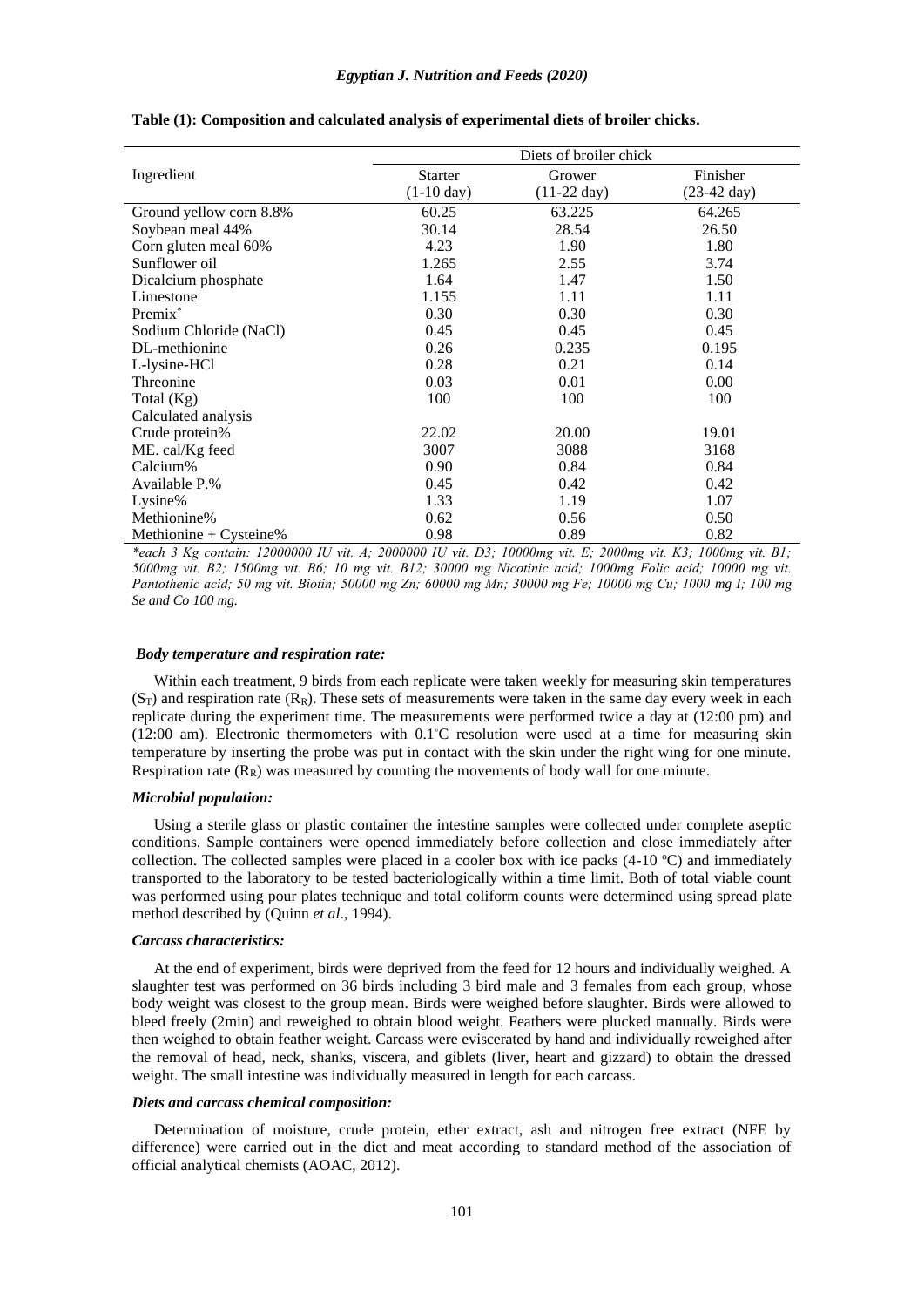### *Economics of production:*

At the end of the experimental period (42 days), the European Efficiency Factor (EEF) was calculated, by the following equation (Abbas *et al*., 2006).

EPEF =  $100 * [BW (Kg) * viability (%)]/[Age (days) * FCR]$ 

#### *Statistical analysis:*

Data analysis was performed using SPSS software program package (SPSS, 2001). All data were analyzed based on a completely randomized design using one-way ANOVA. All percentages were first transformed to arcsine to approximate normal distribution before ANOVA. Data were presented as means ± standard error (Means ± SE). When the treatment effect was significant at p≤0.05, Duncan s multiple range test was applied to identify significant differences among groups, (Duncan, 1955). All statements of significance are based on testing at p≤0.05.

### **RESUILTS AND DISCUSSIONS**

#### *Growth performance:*

Summarized in Table (2) is the average of initial weights at the start of the experiment (one day of age). Insignificant differences among the experimental groups indicating the random distribution of

|                          |                      |                   |                         | Treatment              |                      |                      |        |
|--------------------------|----------------------|-------------------|-------------------------|------------------------|----------------------|----------------------|--------|
|                          | (T1)                 | (T2)              | (T3)                    | (T4)                   | (T5)                 | (T6)                 | Sig.   |
|                          | control              | $(FW)$ 8hr        | addition of             | addition of            | addition of          | addition of          |        |
| Item                     |                      | F <sub>8</sub>    | A.A 6%                  | $A.A.6%+$              | A.A 8%               | $A.A.8%+$            |        |
|                          |                      |                   | AD <sub>6</sub>         | $(FW)$ 8hr             | AD <sub>8</sub>      | $(FW)$ 8hr           |        |
|                          |                      |                   |                         | AD6F8                  |                      | AD8F8                |        |
| Initial weight (g) per   |                      |                   |                         |                        |                      |                      | N.S    |
| bird                     |                      |                   |                         |                        |                      |                      |        |
|                          | 41.70                | 41.82             | 41.83                   | 41.72                  | 41.80                | 41.84                | *      |
| Final live body          | $\pm 0.07$           | $\pm 0.09$        | $\pm 0.1$               | $\pm 0.12$             | $\pm 0.07$           | $\pm 0.11$           |        |
| weight                   | 2138.12 abc          | $2094.48^{bc}$    | 2158.37 <sup>ab</sup>   | 2132.43 <sup>abc</sup> | 2186.16 <sup>a</sup> | 2120.98abc           |        |
| $(FLBW)$ (g) per bird    | ±30.28               | ±23.99            | ±22.19                  | ±19.56                 | ±32.72               | $\pm 16.00$          | $\ast$ |
|                          |                      |                   |                         |                        |                      |                      |        |
| Live body weight         | 2096.34 abc          | $2052.65^{bc}$    | $2116.54$ <sup>ab</sup> | 2090.70abc             | $2144.35^a$          | 2079.14abc           |        |
| gain                     | ±30.23               | ±23.94            | ± 22.15                 | ±19.58                 | ±32.67               | ± 16.00              | *      |
| $(LBWG)(g)$ per bird     |                      |                   |                         |                        |                      |                      |        |
|                          | 3903.66 <sup>a</sup> | 3675.00°          | 3875.66 <sup>a</sup>    | 3763.00 <sup>b</sup>   | 3880.33 <sup>a</sup> | 3763.33 <sup>b</sup> | *      |
| Feed intake $(FI)$ $(g)$ | $\pm 6.48$           | ±37.44            | ±15.81                  | ±17.09                 | ±20.88               | ±12.44               |        |
| per bird                 | 1.86 <sup>a</sup>    | 1.79 <sup>d</sup> | $1.83^{b}$              | 1.80 <sup>cd</sup>     | 1.81 <sup>c</sup>    | 1.81 <sup>c</sup>    | *      |
|                          | $\pm 0.006$          | $\pm 0.005$       | ±0.005                  | ±0.005                 | ±0.005               | $\pm 0.005$          |        |
| Feed conversion ratio    | 8.89a                | 0.00 <sup>b</sup> | 0.00 <sup>b</sup>       | 0.00 <sup>b</sup>      | 2.22 <sup>ab</sup>   | 0.00 <sup>b</sup>    |        |
| (FCR)                    | ±5.87                | $\pm 0.00$        | $\pm 0.00$              | $\pm 0.00$             | $\pm 2.22$           | $\pm 0.00$           |        |
|                          |                      |                   |                         |                        |                      |                      |        |
|                          |                      |                   |                         |                        |                      |                      |        |

| Table (2): Effect of different treatments on growth performance of broiler chickens at 42 days of |  |  |  |
|---------------------------------------------------------------------------------------------------|--|--|--|
| age (Means $\pm$ S E).                                                                            |  |  |  |

Mortality%

*a,b,c,d,e Means the same raw have the different superscript are significantly different (P<0.05).*

*S.E: Meaning standard error. N.S: non-significant.*

individuals among treatment groups at the experimental start. The highest (P<0.05) final weights and weights gain were recorded by the T5 followed by the other treatment groups (T3, T1, T4 and T6), which the differences between them were insignificant. Group T2 had the lowest (P<0.05) final weights and weights gain. Averages final weights for other groups lay between the higher and lowest final body weight groups. Improvement of weight gain was observed by addition of acetic acid, this may either be because organic acids lower chyme pH which increases pepsin activity. The peptides arising from pepsin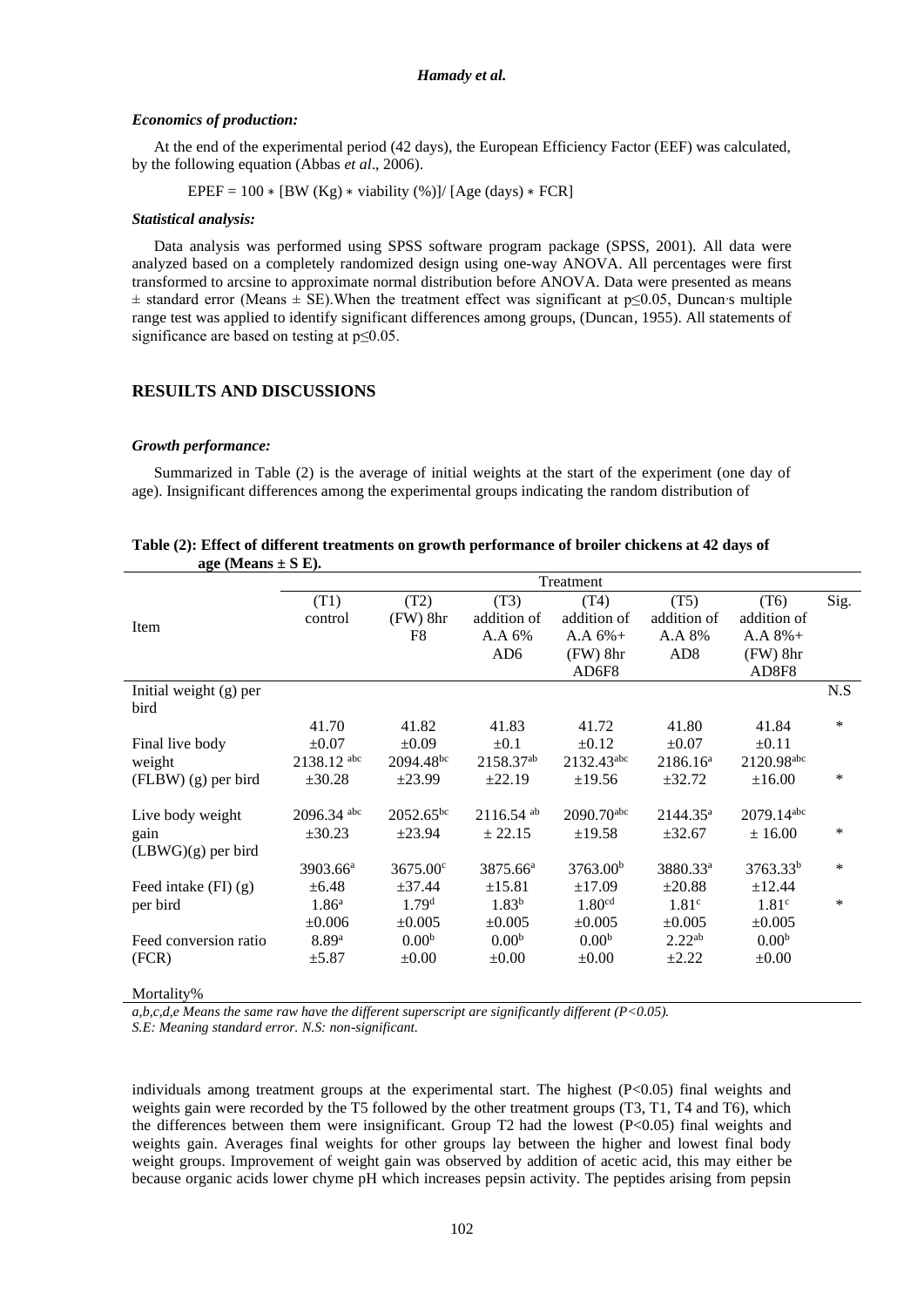proteolysis leads to release of hormones gastrin and cholecystokinin, which also helps to improve growth as a result to increase protein digestion (Gauthier, 2002). The highest (P<0.05) averages of daily feed intake (g/bird) were reported by T1, T5 and T3 followed in a significant (P<0.05) decreasing order by the T6, T4 and T2 groups, respectively. Group T2 had (P< 0.05) the lowest daily feed intake records, due to the increase in the fasting time and mechanism of action for acetic acid which decreased cumulative feed intake (Adil *et al*., 2011). The averages of FCR for the groups T2 and T4 were improved significantly by increasing fasting time compared to the other groups. The mortality rate was the highest significantly for T1 followed by T5 compared to the other groups, this result is may due to many reasons like high temperatures or by accidents.

#### *Blood serum parameters:*

Tabulated in Table (3) is the total blood serum protein (g/dl) and the records were within normal range and the higher numerical value was recorded by groups T5 (addition of 8% acetic acid). The lowest value was recorded by group T2 which suffered a fasting period (8 hours). Birds fed the other treatments showed intermediate values compared to the highest and the lowest value. This result is may be due to effect of fasting on blood constituents. Concerning total serum albumin levels  $(g/dl)$ , T1 (control) achieved highest significant values compared to the other treatments. Total serum globulin levels were (P< 0.05) the highly for T1 and T5 compared to T2 record. The lowest value and the differences between (T1 and T5) or (T2) and other treatments were insignificant. These results may be due to acetic acid which stimulates globulin production, where it considers a source of antibody production. An increase of globulin level in the serum is a good indicator of immune responses (Griminger and Scanes, 1986). The total serum cholesterol levels and LDL (mg/dl) were significantly increased for T1 (control) compared to T4 and T6 groups. HDL values were significantly decreased for T1compared to T6 and T5 groups. The dietary feed withdrawal and addition of acetic acid seemed to have significant effects on total serum cholesterol and LDL which were decreased by feed withdrawal and acetic acid addition. Acetic acid has an effect on microbial population and may be increased positive bacteria that depressed total serum cholesterol and LDL. May be lactic acid bacteria, like Lactobacillus, Bifidobacterium and Enterococcus, which have been suggested to lower cholesterol levels by different mechanisms (Bordoni *et al*., 2013). Furthermore, the highest total serum lipids (P<0.05) records were obtained by the groups T1 (control) followed by decreasing order by T3 and T5. The lowest values recorded by groups T2, T4 and T6. the highest values of total serum triglycerides (P<0.05) recorded by groups T1 (control) followed by decreasing order by T5 and T3. The lowest values  $(P<0.05)$  was obtained by the other groups. In general, fasting and addition of acetic acid have significant effects on total lipids and triglycerides where research showed that acetic acid inhibits the expression of lipogenic genes for acetyl-CoA carboxylase (ACC) and fatty acid synthase (FAS) via AMP-activated protein kinase (AMPK)/ carbohydrate responsive elementbinding protein, resulting reducing body fat deposition in rats (Yamashita *et al*., 2007). In addition, acetic acid downregulates ATP citrate lyase (ATP-CL), FAS, and ACC gene expression via sterol regulatory element-binding protein-1 (SREBP-1), thereby decreasing serum triglyceride (TG) levels in hyperlipidemia rats (Fushimi *et al*., 2006). Serum AST values were significantly decreased due to feed withdrawal or addition of acetic acid. The highest values recorded by groups T1 (control). The lowest values recoded by the T6. Acetic acid can reduce the inflammatory response by decreasing the expression of cytokines including interleukin 6 and tumor necrosis factor α. Additionally, acetic acid alleviated the liver injury by decreased the level of aspartate aminotransferase. Therefore, the hypotheses that acetic acid could decrease the inflammatory response by increasing the expression of tripartite motif containing protein (TRIM) 40 (Yang *et al*., 2019).

The values of Igg  $(g/L)$  was within normal range and the control group T1 was significantly higher value of Igg than the other groups. GroupT2 had a lower value of Igg and the differences among (T1 or T2) and the other treatments were insignificant. The withdrawal of feed or addition of acetic acid, Igg levels in the serum decreased as a result of increased immunity and may reduce inflammation (Lakos *et al*., 2008).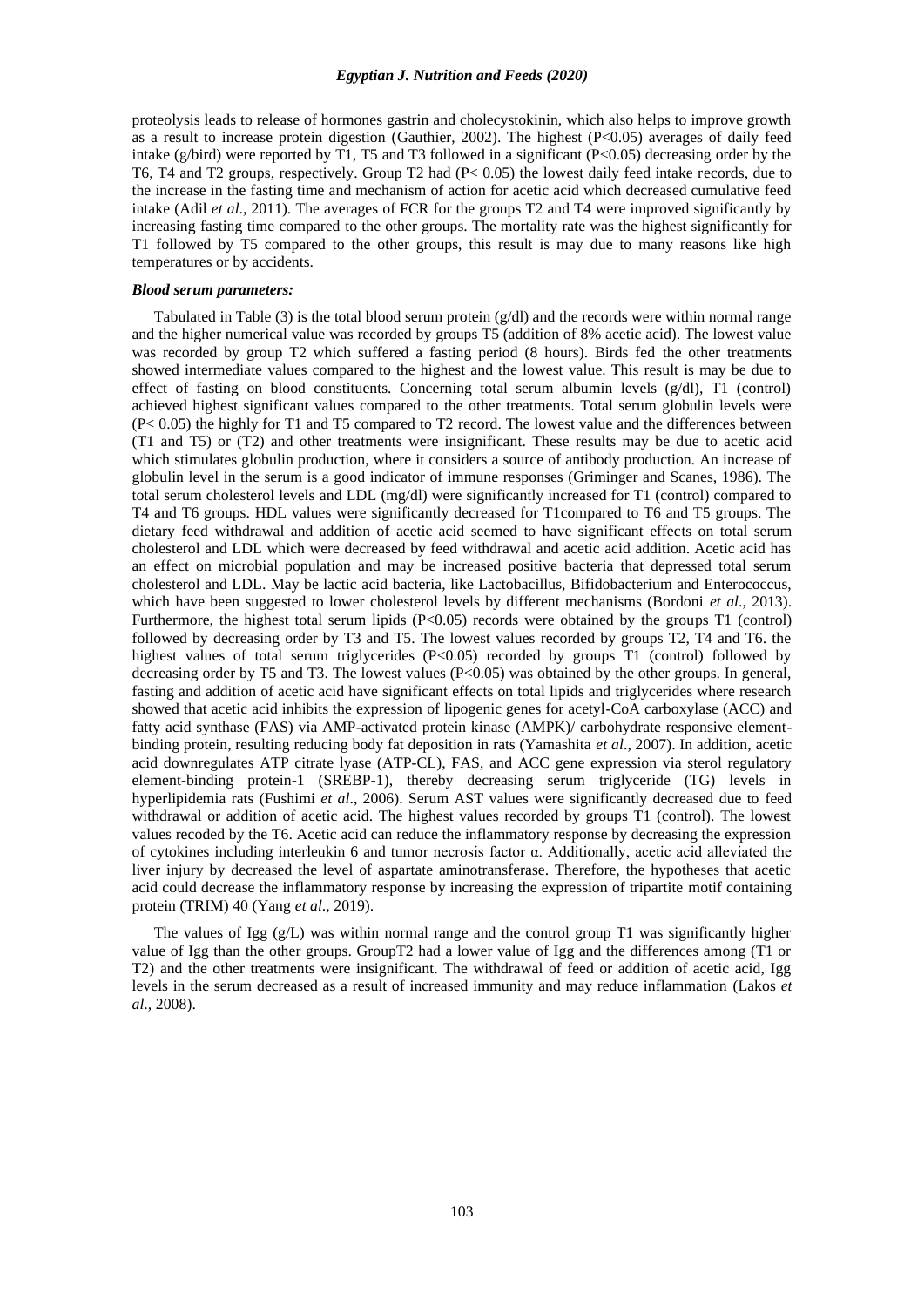|                   |                     |                       | Treatment             |                       |                         |                     |        |
|-------------------|---------------------|-----------------------|-----------------------|-----------------------|-------------------------|---------------------|--------|
|                   | (T1)                | (T2)                  | (T3)                  | (T4)                  | (T5)                    | (T6)                |        |
|                   | control             | $(FW)$ 8hr            | addition of           | addition of           | addition of             | addition of         |        |
| Item              |                     | F <sub>8</sub>        | A.A 6%                | $A.A.6%+$             | A.A 8%                  | $A.A.8%+$           | Sig.   |
|                   |                     |                       | AD <sub>6</sub>       | (FW) 8hr              | AD <sub>8</sub>         | $(FW)$ 8hr          |        |
|                   |                     |                       |                       | AD6F8                 |                         | AD8F8               |        |
| Total protein (g) | 5.75                | 4.95                  | 5.48                  | 5.09                  | 5.77                    | $5.01 \pm 0.10$     | N.S    |
| dl)               | $\pm 0.47$          | $\pm 0.14$            | $\pm 0.23$            | $\pm 0.35$            | $\pm 0.09$              |                     |        |
|                   | 3.28 <sup>a</sup>   | 2.51 <sup>b</sup>     | 2.74 <sup>b</sup>     | 2.40 <sup>b</sup>     | $2.75^{b}$              | 2.77 <sup>b</sup>   | *      |
| Albumin $(g/dl)$  | $\pm 0.35$          | $\pm 0.06$            | $\pm 0.12$            | $\pm 0.08$            | $\pm 0.04$              | $\pm 0.19$          |        |
|                   | 2.29 <sup>a</sup>   | 1.51 <sup>b</sup>     | $2.13^{ab}$           | 2.00 <sup>ab</sup>    | 2.20 <sup>a</sup>       | 2.02 <sup>ab</sup>  | *      |
| Globulin $(g/dl)$ | $\pm 0.34$          | $\pm 0.06$            | $\pm 0.18$            | $\pm 0.21$            | $\pm 0.20$              | $\pm 0.19$          |        |
| Total cholesterol | $172.00^{\rm a}$    | $159.50^{ab}$         | $163.66^{ab}$         | 141.00 <sup>b</sup>   | $162.66$ <sup>ab</sup>  | $140.66^{b}$        | *      |
| (mg/dl)           | $\pm 9.23$          | ±12.99                | ±9.13                 | ±4.61                 | $\pm 8.96$              | ±4.80               |        |
| High density      | 52.83c              | 57.66 bc              | 58.66 <sup>bc</sup>   | $60.00^{bc}$          | $64.00^{ab}$            | 71.66 <sup>a</sup>  |        |
| lipoprotein       | $\pm 3.72$          | $\pm 1.45$            | $\pm 2.02$            | ±3.78                 | $\pm 1.15$              | $\pm 1.76$          | $\ast$ |
| $(HDL)$ (mg/dl)   |                     |                       |                       |                       |                         |                     |        |
| Low density       | 83.96 <sup>a</sup>  | 70.43ab               | $72.50^{ab}$          | $50.80^{bc}$          | $65.80^{ab}$            | 37.40 <sup>c</sup>  |        |
| lipoprotein (LDL) | $\pm 7.80$          | ±12.99                | ±7.33                 | $\pm 3.01$            | $\pm 9.40$              | ±4.015              | ∗      |
| (mg/dl)           |                     |                       |                       |                       |                         |                     |        |
| Total lipids (g)  | 658.85 <sup>a</sup> | 586.30 bcd            | 642.43 ab             | 558.41 cd             | $613.25$ <sup>abc</sup> | 550.85 $d$          | $\ast$ |
| dl)               | $\pm 6.55$          | ±38.39                | ±7.68                 | $\pm 5.83$            | ±31.66                  | ±4.24               |        |
| Triglycerides     | $176.00$ $^{\rm a}$ | 157.00 <sup>b</sup>   | $162.50$ ab           | 151.00 <sup>b</sup>   | 164.33 ab               | 158.00 <sup>b</sup> | *      |
| (mg/dl)           | $\pm 3.46$          | $\pm 5.56$            | ±3.75                 | ±9.81                 | $\pm 3.84$              | $\pm 5.13$          |        |
| AST (U/L)         | 43.33 <sup>a</sup>  | $41.66$ <sup>ab</sup> | 38.33 bc              | $36.66$ bc            | 37.33 bc                | 35.66c              | *      |
|                   | ±1.76               | $\pm 1.20$            | $\pm 1.76$            | ±1.76                 | $\pm 1.45$              | $\pm 1.45$          |        |
|                   | 15.55 <sup>a</sup>  | 12.80 <sup>b</sup>    | $15.15$ <sup>ab</sup> | $13.26$ <sup>ab</sup> | $15.2$ <sup>ab</sup>    | $13.40^{ab}$        | *      |
| Igg(g/L)          | $\pm 0.25$          | $\pm 0.46$            | $\pm 0.66$            | $\pm 0.70$            | $\pm 0.23$              | $\pm 1.93$          |        |

| Table (3): Effect of different treatments on blood serum of broiler chickens at 42 days of age |  |  |
|------------------------------------------------------------------------------------------------|--|--|
| (Means $\pm$ S E).                                                                             |  |  |

*a,b,c,d,e Means the same raw have the different superscript are significantly different (P<0.05). S.E: Meaning standard error. N.S: non-significant.*

#### *Temperature and respiration:*

Results of Tables (4 and 5) indicated that no significant difference was observed among groups in terms of skin temperature and respiration rate during 1, 2 and 3 weeks of age. In 4, 5 and 6 weeks of age, skin temperature was significantly increased for control groups (T1) compared to the groups of feed withdrawal and the differences between (T1) and groups treated with acetic acid were insignificant. These results may be due to increased heat load for control group (Whitehead and Keller, 2003).

#### *Carcass characteristics:*

The analysis of variance in Table (6) showed that the gizzard, liver and heart weights were insignificantly affected by treatments. Significant changes were observed in dressing carcass and abdominal fat weight (g). Dressing carcass of T5 birds was significantly the highest compared to T2 birds and the differences among (T5 or T2) with the other treatments were insignificant. The abdominal fat weight was (p<0.05) the higher for birds fed *ad libitum* (T1) compared to the other groups. These results may be due to below the starved condition, fatty acids derived from adipose tissue are oxidized by ßoxidation to form ketone bodies and acetate as the final products (Yamashita *et al*., 2001). Length of small intestine (cm) was significantly decreased by increased time of fasting. Addition of acetic acid increased  $(p<0.05)$  the length of intestine. These results may be due to the fact that short chain fatty acids can stimulates gut epithelial cell proliferation, thus increase intestinal tissue weight, which will result in changes of mucosal morphology (LeBlay *et al*., 2000 and Fukunaga *et al*., 2003).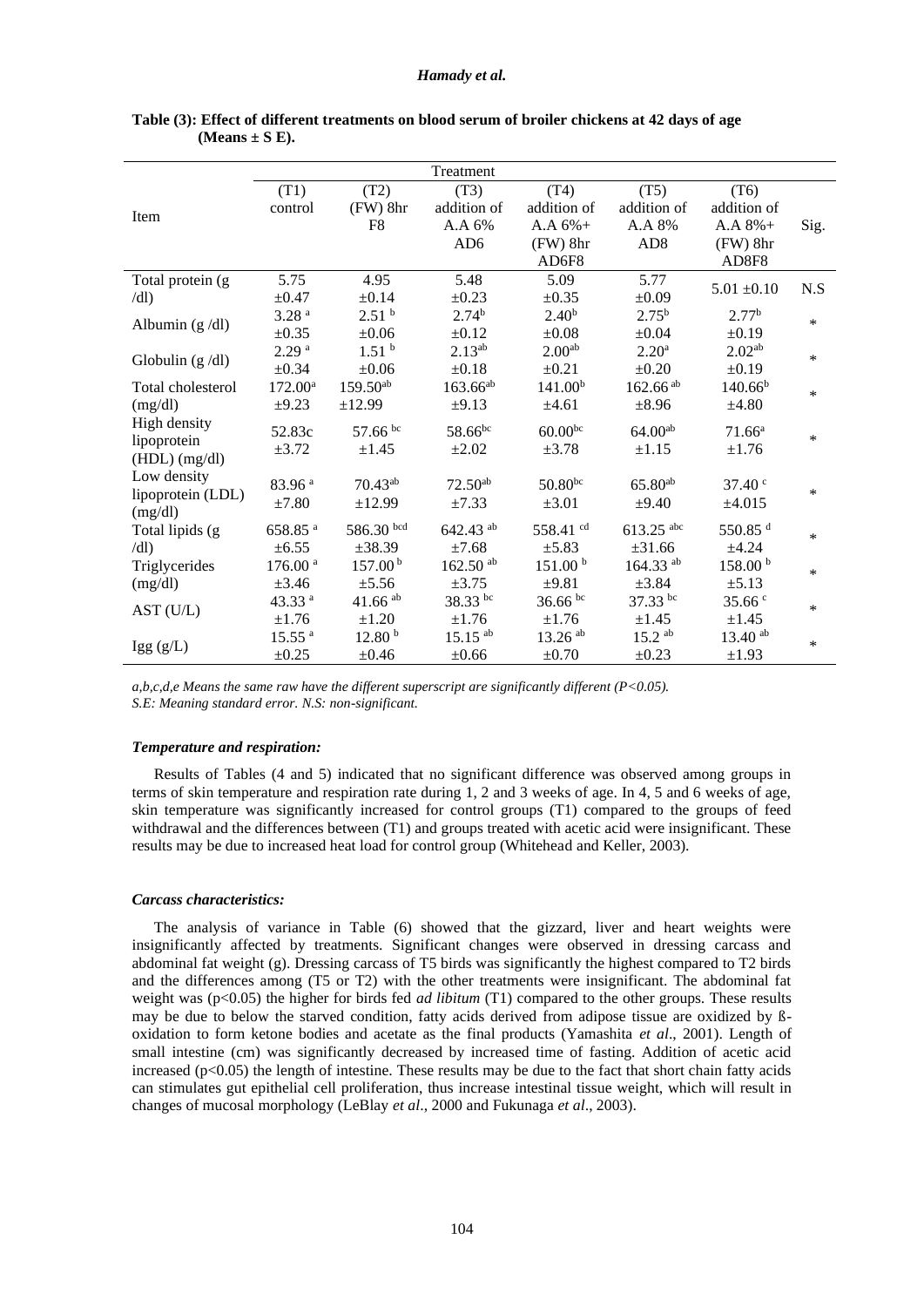## *Egyptian J. Nutrition and Feeds (2020)*

|             | Treatment          |              |                    |                     |                     |                    |      |  |  |
|-------------|--------------------|--------------|--------------------|---------------------|---------------------|--------------------|------|--|--|
| Item        | (T1)               | (T2)         | (T3)               | (T4)                | (T5)                | (T6)               | Sig. |  |  |
|             | control            | (FW)         | addition           | addition            | addition            | addition           |      |  |  |
|             |                    | 8hr F8       | of A.A             | of A.A              | of A.A              | of A.A             |      |  |  |
|             |                    |              | 6% AD6             | $6%+$               | 8% AD8              | $8\% +$            |      |  |  |
|             |                    |              |                    | (FW)                |                     | (FW)               |      |  |  |
|             |                    |              |                    | 8hr                 |                     | 8hr                |      |  |  |
|             |                    |              |                    | AD6F8               |                     | AD8F8              |      |  |  |
| First week  | 52.00              | 51.32        | 51.94              | 50.83               | 50.22               | 50.88              | N.S  |  |  |
|             | $\pm 2.51$         | $\pm 1.64$   | $\pm 2.10$         | $\pm 2.31$          | $\pm 1.78$          | $\pm 2.42$         |      |  |  |
| Second week | 57.00              | 56.32        | 56.94              | 55.83               | 55.22               | 55.88              | N.S  |  |  |
|             | $\pm 2.51$         | $\pm 1.64$   | $\pm 2.10$         | $\pm 2.31$          | $\pm 1.79$          | $\pm 2.42$         |      |  |  |
|             | 65.66              | 67.16        | 64.61              | 65.55               | 64.94               | 66.44              |      |  |  |
| Third week  | $\pm 2.49$         | $\pm 2.78$   | $\pm 2.09$         | $\pm 2.62$          | $\pm 2.53$          | $\pm 3.30$         | N.S  |  |  |
|             | 68.97 <sup>a</sup> | $59.05^{bc}$ | 63.88 ab           | $55.94^{cd}$        | 61.61 <sup>b</sup>  | $50.22^e$          | ∗    |  |  |
| Forth week  | $\pm 1.95$         | $\pm 1.76$   | $\pm 2.06$         | $\pm 1.77$          | $\pm 1.41$          | $\pm 2.10$         |      |  |  |
|             | 81.38 <sup>a</sup> | $66.33^{bc}$ | 73.11 <sup>b</sup> | 60.66 <sup>cd</sup> | $68.38^{bc}$        | 57.05 <sup>d</sup> | ∗    |  |  |
| Fifth week  | $\pm 2.66$         | $\pm 2.60$   | $\pm 3.03$         | $\pm 2.23$          | $\pm 2.55$          | $\pm 2.30$         |      |  |  |
|             | $79.50^{\circ}$    | $67.94^{bc}$ | 76.33 <sup>a</sup> | 62.27 <sup>c</sup>  | 71.83 <sup>ab</sup> | $60.80^{\circ}$    | ∗    |  |  |
| Sixth week  | $\pm 2.75$         | $\pm 2.36$   | $\pm 3.23$         | $\pm 2.65$          | $\pm 2.64$          | $\pm 2.93$         |      |  |  |

## **Table (4): Effect of different treatments on skin temperature C° during 24 hours of broiler chickens at 42 days of age (Means ± S E).**

*a,b,c,d,e Means the same raw have the different superscript are significantly different (P<0.05). S.E: Meaning standard error. N.S: non-significant.*

|             |                    |              | Treatment          |                      |                     |                    |        |
|-------------|--------------------|--------------|--------------------|----------------------|---------------------|--------------------|--------|
| Item        | (T1)               | (T2)         | (T3)               | (T4)                 | (T5)                | (T6)               | Sig.   |
|             | control            | (FW)         | addition           | addition             | addition            | addition           |        |
|             |                    | 8hr F8       | of A.A             | of A.A               | of A.A              | of A.A             |        |
|             |                    |              | 6% AD6             | $6\% +$              | 8% AD8              | $8\% +$            |        |
|             |                    |              |                    | (FW)                 |                     | (FW)               |        |
|             |                    |              |                    | 8hr                  |                     | 8hr                |        |
|             |                    |              |                    | AD6F8                |                     | AD8F8              |        |
|             | 52.00              | 51.32        | 51.94              | 50.83                | 50.22               | 50.88              |        |
| First week  | $\pm 2.51$         | $\pm 1.64$   | $\pm 2.10$         | $\pm 2.31$           | $\pm 1.78$          | $\pm 2.42$         | N.S    |
|             |                    |              |                    |                      |                     |                    |        |
| Second week | 57.00              | 56.32        | 56.94              | 55.83                | 55.22               | 55.88              | N.S    |
|             | $\pm 2.51$         | $\pm 1.64$   | $\pm 2.10$         | $\pm 2.31$           | $\pm 1.79$          | $\pm 2.42$         |        |
|             | 65.66              | 67.16        | 64.61              | 65.55                | 64.94               | 66.44              |        |
| Third week  | $\pm 2.49$         | $\pm 2.78$   | $\pm 2.09$         | $\pm 2.62$           | $\pm 2.53$          | $\pm 3.30$         | N.S    |
|             |                    |              |                    |                      |                     |                    |        |
| Forth week  | 68.97 <sup>a</sup> | 59.05bc      | 63.88 ab           | 55.94 <sup>cd</sup>  | 61.61 <sup>b</sup>  | $50.22^e$          | $\ast$ |
|             | $\pm 1.95$         | $\pm 1.76$   | $\pm 2.06$         | $\pm 1.77$           | $\pm 1.41$          | $\pm 2.10$         |        |
|             | 81.38 <sup>a</sup> | $66.33^{bc}$ | $73.11^b$          | 60.66 <sup>cd</sup>  | 68.38bc             | 57.05 <sup>d</sup> | *      |
| Fifth week  | $\pm 2.66$         | $\pm 2.60$   | $\pm 3.03$         | $\pm 2.23$           | $\pm 2.55$          | $\pm 2.30$         |        |
|             |                    |              |                    |                      |                     |                    |        |
| Sixth week  | 79.50 <sup>a</sup> | $67.94^{bc}$ | 76.33 <sup>a</sup> | $62.27$ <sup>c</sup> | 71.83 <sup>ab</sup> | $60.80^{\circ}$    | *      |
|             | $\pm 2.75$         | $\pm 2.36$   | $\pm 3.23$         | $\pm 2.65$           | $\pm 2.64$          | $\pm 2.93$         |        |

| Table (5): Effect of different treatments on respiration rate during 24 hours of broiler chickens at |  |  |
|------------------------------------------------------------------------------------------------------|--|--|
| 42 days of age (Means $\pm$ S E).                                                                    |  |  |

*a,b,c,d,e Means the same raw have the different superscript are significantly different (P<0.05). S.E: Meaning standard error. N.S: non-significant.*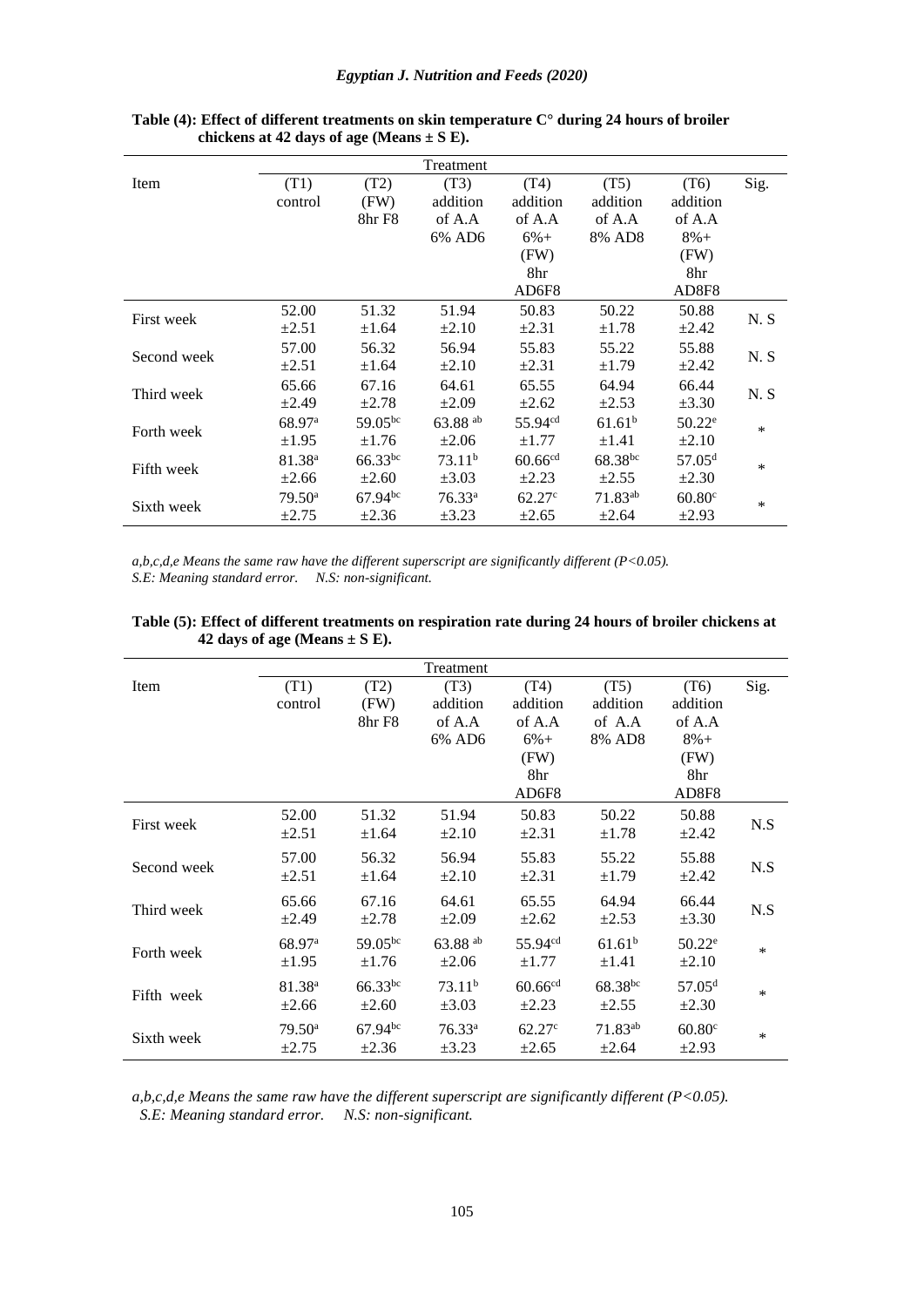### *Hamady et al.*

|                      | Treatment             |                       |                                                  |                                                         |                                                  |                                                         |        |  |  |
|----------------------|-----------------------|-----------------------|--------------------------------------------------|---------------------------------------------------------|--------------------------------------------------|---------------------------------------------------------|--------|--|--|
| Item                 | (T1)<br>control       | $(T2)$ (FW)<br>8hr F8 | (T3)<br>addition of<br>A.A 6%<br>AD <sub>6</sub> | (T4)<br>addition of<br>$A.A.6%+$<br>$(FW)$ 8hr<br>AD6F8 | (T5)<br>addition of<br>A.A 8%<br>AD <sub>8</sub> | (T6)<br>addition of<br>$A.A.8%+$<br>$(FW)$ 8hr<br>AD8F8 | Sig.   |  |  |
| Dressing carcass (g) | 1452.46 <sup>ab</sup> | 1398.06 <sup>b</sup>  | 1463.44 <sup>ab</sup>                            | 1406.82 <sup>ab</sup>                                   | 1477.60 <sup>a</sup>                             | 1403.13 <sup>ab</sup>                                   | $\ast$ |  |  |
|                      | ±13.40                | ±23.48                | ±43.78                                           | $\pm 20.67$                                             | ±14.50                                           | ±14.66                                                  |        |  |  |
|                      | 37.00                 | 35.33                 | 38.33                                            | 36.66                                                   | 40.00                                            | 35.66                                                   | N.S    |  |  |
| Gizzard $(g)$        | $\pm 1.0$             | $\pm 2.33$            | $\pm 1.20$                                       | $\pm 1.20$                                              | $\pm 2.30$                                       | $\pm 1.85$                                              |        |  |  |
| Liver $(g)$          | 52.33                 | 51.60                 | 51.53                                            | 51.66                                                   | 52.66                                            | 52.00                                                   | N.S    |  |  |
|                      | $\pm 1.45$            | $\pm 3.33$            | $\pm 2.14$                                       | $\pm 2.96$                                              | ±4.48                                            | $\pm 4.61$                                              |        |  |  |
| Heart $(g)$          | 9.30                  | 9.13                  | 8.26                                             | 9.06                                                    | 8.26                                             | 8.96                                                    | N.S    |  |  |
|                      | $\pm 0.35$            | $\pm 0.03$            | $\pm 0.33$                                       | $\pm 0.63$                                              | $\pm 0.23$                                       | $\pm 0.48$                                              |        |  |  |
| Abdominal fat $(g)$  | 47.00 $a$             | $32.00 \text{ bc}$    | 36.33 <sup>b</sup>                               | $30.00$ $\circ$                                         | 35.00 $^{\rm b}$                                 | 29.33c                                                  | $\ast$ |  |  |
|                      | $\pm 0.57$            | $\pm 1.00$            | $\pm 2.60$                                       | $\pm 2.64$                                              | $\pm 0.57$                                       | $\pm 0.88$                                              |        |  |  |
| Length of small      | $162.33^{abc}$        | 160.33 c              | $166.33$ <sup>ab</sup>                           | $163.33^{abc}$                                          | 168.00 <sup>a</sup>                              | $164.66^{abc}$                                          | *      |  |  |
| intestine (cm)       | $\pm 1.45$            | $\pm 1.45$            | $\pm 1.45$                                       | $\pm 1.45$                                              | $\pm 2.00$                                       | $\pm 1.76$                                              |        |  |  |

### **Table (6): Effect of different treatments on carcass characteristics of broiler chickens at 42 days of**  age (Means  $\pm$  S E).

*a,b,c,d,e Means the same raw have the different superscript are significantly different (P<0.05). S.E: Meaning standard error. N.S: non-significant.*

## *Chemical body composition:*

In Table (7) Moisture, dry matter, protein, EE and NFE percentages were not affected by treatments. While ash was significantly affected. The lowest values recorded by T1 and T3 compared to the other treatments which recorded the highest values. These results may be due to calcium consider component of ash in muscle, it is known that dietary calcium is transported across the epithelial membrane of the small intestinal by passive diffusion and active transport (Bronner 1987). Thus, there are two possible explanations for the drinking acetic acid increasing in calcium absorption. First, the ionized calcium concentration in the intestine is increased due to the acetic acid increases passive diffusion, also stimulates active calcium absorption (Heaney *et al*., 1990).

## *Microbial population:*

The total bacteria account of intestine was significantly  $(P<0.05)$  higher in birds that drank acetic acid as compared with the control and feed withdrawal groups. Coliform bacteria account was significantly (P<0.05) lower in birds that drank acetic acid (Table 8). These results may be due to organic acids have an antimicrobial effect because they diffuse through the bacterial cell membrane, dissociate into anions and protons, and eventually disturb the intracellular electron-balance (Luckstadt, 2007 and Strauss and Hayler, 2001). These results are in line with Philipsen, (2006) who revealed that addition of organic acid to the drinking water helps to reduce the level of pathogens in the water and to regulate gut microflora.

### *Economics of production:*

The highest value of European production efficiency factor (EPEF) was recorded for T4. EPEF were significantly increased for all treatments except the control group, may be due to increasing mortality in the control (T1).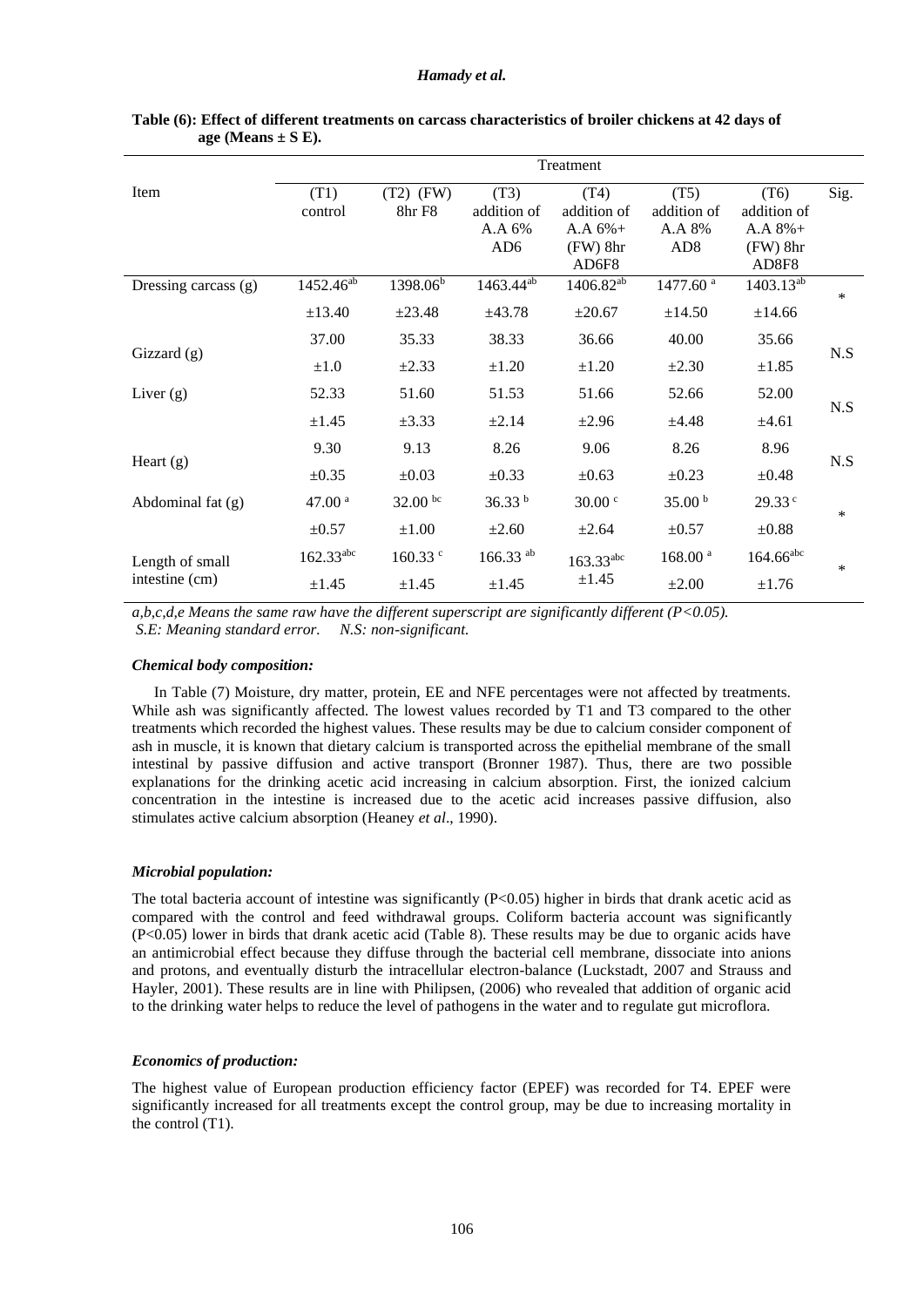|                   | Treatment         |                   |             |                   |              |                   |        |  |
|-------------------|-------------------|-------------------|-------------|-------------------|--------------|-------------------|--------|--|
| Item              | (T1)              | (T2)              | (T3)        | (T4)              | (T5)         | (T6)              | Sig.   |  |
|                   | control           | (FW)              | addition    | addition of       | addition     | addition of       |        |  |
|                   |                   | 8hr F8            | of A.A      | $A.A.6%+$         | of A.A       | $A.A.8%+$         |        |  |
|                   |                   |                   | 6% AD6      | (FW)              | 8% AD8       | (FW)              |        |  |
|                   |                   |                   |             | 8hr AD6F8         |              | 8hr AD8F8         |        |  |
| Moisture %        | 69.04             | 68.10             | 68.70       | 68.64             | 68.37        | 68.59             | N.S    |  |
|                   | $\pm 0.13$        | $\pm 0.17$        | $\pm 0.13$  | $\pm 1.45$        | $\pm 0.36$   | $\pm 1.09$        |        |  |
| Dry matter %      | 30.96             | 31.89             | 31.29       | $31.35 \pm 1.45$  | 31.63        | $31.40 \pm 1.09$  | N.S    |  |
|                   | $\pm 0.13$        | $b\pm 0.17$       | $\pm 0.13$  |                   | $\pm 0.36$   |                   |        |  |
| Protein%          | 64.04             | 65.27             | 63.55       | $66.30 \pm 1.41$  | 64.14        | $64.52 \pm 1.51$  | N.S    |  |
|                   | $\pm 1.29$        | $\pm 1.43$        | $\pm 0.94$  |                   | $\pm 1.05$   |                   |        |  |
| Ether extract EE% | 30.71             | 28.16             | 30.99       | 27.46             | 30.20        | 29.38             | N.S    |  |
|                   | $\pm 1.44$        | $\pm 1.49$        | $\pm 0.77$  | $\pm 1.13$        | $\pm 1.03$   | $\pm 1.55$        |        |  |
| Ash $%$           | 5.18 <sup>c</sup> | 5.91 <sup>a</sup> | 5.40 bc     | 5.87 <sup>a</sup> | 5.63 $^{ab}$ | 5.89 <sup>a</sup> | $\ast$ |  |
|                   | $\pm 0.11$        | $\pm 0.03$        | $\pm 0.22$  | $\pm 0.04$        | $\pm 0.05$   | $\pm 0.01$        |        |  |
| NFE %             | 0.05              | 0.19              | 0.05        | 0.36              | 0.02         | 0.20              |        |  |
|                   | $\pm 0.02$        | $\pm 0.11$        | $\pm 0.003$ | $\pm 0.32$        | $\pm 0.003$  | $\pm 0.01$        | N.S    |  |

**Table (7): Effect of different treatments on chemical body composition of broiler chickens at 42 days of age (Means ± S E).**

*a,b,c,d,e Means the same raw have the different superscript are significantly different (P<0.05). S.E: Meaning standard error. N.S: non-significant.*

**Table (8): Effect of different treatments on intestine microbial population (Log 10 cfu) of broiler Chickens at 42 days of age (Means ± S E).**

|                           |                   |                   |                   | Treatment         |                   |                   |        |
|---------------------------|-------------------|-------------------|-------------------|-------------------|-------------------|-------------------|--------|
| Item                      | (T1)              | (T2)              | (T3)              | addition<br>(T4)  | (T5)              | addition<br>(T6)  | Sig.   |
|                           | control           | (FW)              | addition          | of A.A $6\%$ +    | addition of       | of A.A $8\%$ +    |        |
|                           |                   | 8hr F8            | of A.A            | (FW)              | A.A 8%            | (FW)              |        |
|                           |                   |                   | 6% AD6            | 8hr AD6F8         | AD <sub>8</sub>   | 8hr AD8F8         |        |
| Total bacteria<br>account | 8.65 <sup>b</sup> | 8.330 $^{\circ}$  | 9.21 <sup>a</sup> | 9.07 <sup>a</sup> | 9.29 <sup>a</sup> | 9.12 <sup>a</sup> | $\ast$ |
|                           | $\pm 0.04$        | $\pm 0.01$        | $\pm 0.03$        | $\pm 0.02$        | $\pm 0.16$        | $\pm 0.09$        |        |
| Coliform bacteria         | 7.66 <sup>a</sup> | 7.12 <sup>b</sup> | $6.21$ c          | 5.36 <sup>e</sup> | 6.04 <sup>d</sup> | 5.33 <sup>e</sup> | $\ast$ |
| account                   | $\pm 0.01$        | $\pm 0.04$        | $\pm 0.06$        | $\pm 0.07$        | $\pm 0.03$        | $\pm 0.02$        |        |

*a,b,c,d,e Means the same raw have the different superscript are significantly different (P<0.05). S.E: Meaning standard error. N.S: non-significant.*

**Table (9): Effect of different treatments on (EPEF\*) of broiler chickens at 42 days of age (Means ± S E).**

|                 | (T1)                | (T2)             | (T3)                | (T4)             | (T5)             | (T6)                | Sig. |
|-----------------|---------------------|------------------|---------------------|------------------|------------------|---------------------|------|
| Item            | control             | (FW)             | addition            | addition of      | addition         | addition of         |      |
|                 |                     | 8hr F8           | of A.A              | $A.A.6\%+$       | of A.A           | $A.A.8\%+$          |      |
|                 |                     |                  | 6% AD6              | (FW)             | 8% AD8           | (FW)                |      |
|                 |                     |                  |                     | 8hr AD6F8        |                  | 8hr AD8F8           |      |
| Feed conversion | 1.86                | 1.79             | 1.83                | 1.80             | 1.81             | 1.81                |      |
| ratio (FCR)     | $\pm 0.006$         | $\pm 0.005$      | $\pm 0.005$         | $\pm 0.005$      | $\pm 0.005$      | $\pm 0.005$         |      |
| Final live body | 2.096               | 2.053            | 2.116               |                  | 2.146            | 2.080               |      |
| weight $(kg)$   | $\pm 0.01$          | $\pm 0.01$       | $\pm 0.01$          | $2.090 \pm 0.01$ | $\pm 0.01$       | $\pm 0.001$         |      |
|                 | 91.11               | 100.00           | 100.00              | 100.00           | 97.77            | 100.00              |      |
| Livability %    | ±5.87               | $\pm 0.00$       | $\pm 0.00$          | $\pm 0.00$       | $+2.22$          | $\pm 0.00$          |      |
| $*$ EPEF        | 244.19 <sup>b</sup> | $272.96^{\circ}$ | 275.19 <sup>a</sup> | $276.44^{\circ}$ | $275.82^{\rm a}$ | 273.39 <sup>a</sup> | ∗    |
|                 | ±16.16              | $+2.40$          | $\pm 2.79$          | $\pm 2.28$       | $\pm 8.11$       | $\pm 1.94$          |      |

*a,b,c,d,e Means the same raw have the different superscript are significantly different (P<0.05).* 

*S.E: Meaning standard error. N.S: non-significant.*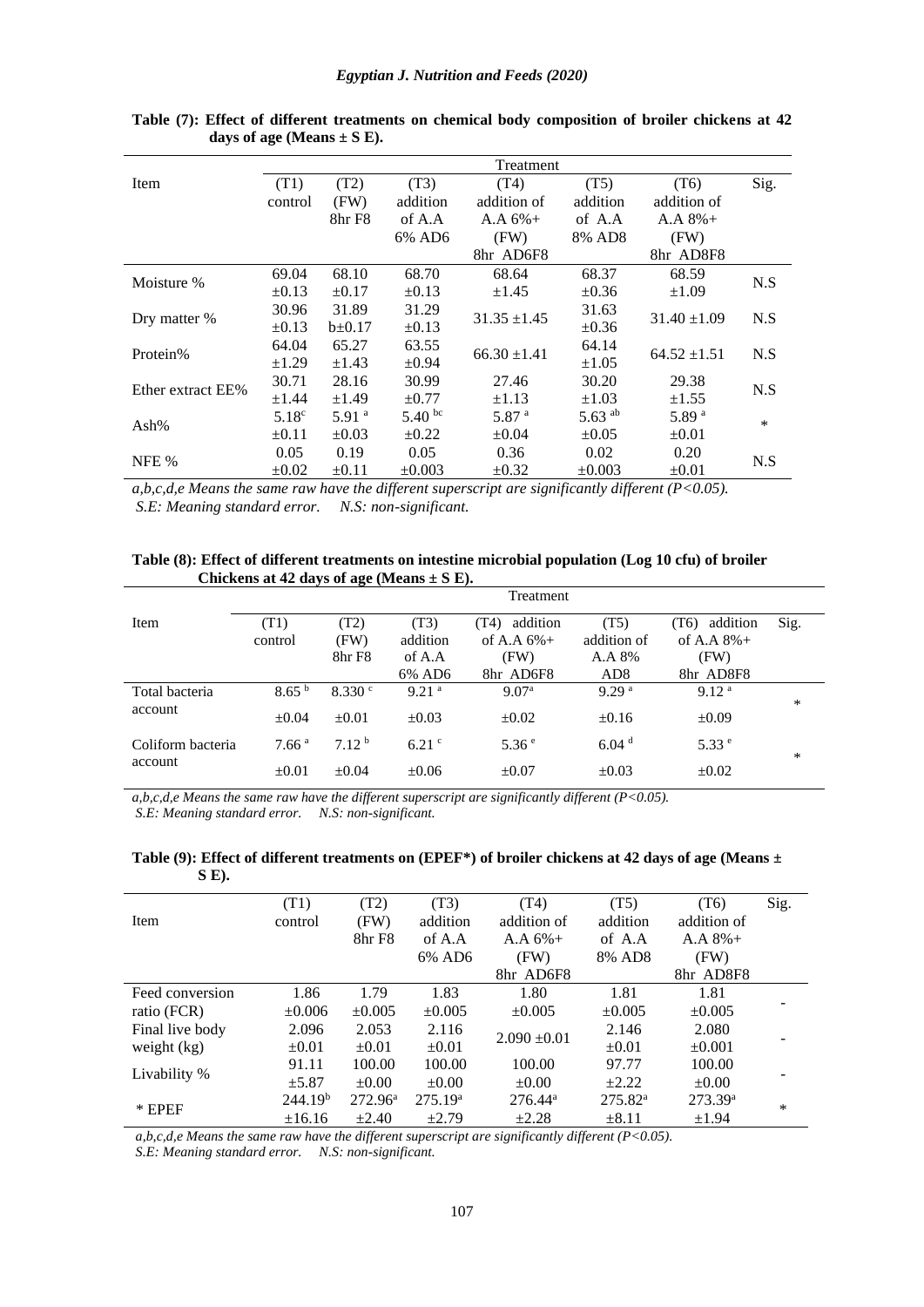## **CONCLUSION**

Supplementation acetic acids (6 and 8%) with feed withdrawal (8 hours at 22-42 days of age) in broiler chickens diets improved growth performance, immunological status and reduced mortality rate without adverse effect on body functions, this may be due to realizing the best economic production for growing broiler chickens under the Egyptian condition (in summer season).

## **REFERENCES**

- AOAC (2012). Official methods of analysis. Association of Official Analytical Chemists. Washington, D.C.
- Abbas, T., M. A. Muneer, M. D. Ahmed, M. A. Khan, M. Younus and I. Khan (2006). Comparative efficacy of five different brands of commercial newcastle disease lasota virus vaccines in broilers Pakistan Vet. J., 26(2): 55-58.
- Abdel-Fattah, S.A., M.H.EI-Sanhoury, N.M. EI-Mednay and F. Abdul-Azeem (2008). [Thyroid](https://www.researchgate.net/profile/Fathy_Abdelazeem/publication/312893753_Thyroid_active/links/5888ed8aa6fdcc9a35c14293/Thyroid-active.pdf) [activity,](https://www.researchgate.net/profile/Fathy_Abdelazeem/publication/312893753_Thyroid_active/links/5888ed8aa6fdcc9a35c14293/Thyroid-active.pdf)  [some](https://www.researchgate.net/profile/Fathy_Abdelazeem/publication/312893753_Thyroid_active/links/5888ed8aa6fdcc9a35c14293/Thyroid-active.pdf) [blood](https://www.researchgate.net/profile/Fathy_Abdelazeem/publication/312893753_Thyroid_active/links/5888ed8aa6fdcc9a35c14293/Thyroid-active.pdf) [constituents, organs](https://www.researchgate.net/profile/Fathy_Abdelazeem/publication/312893753_Thyroid_active/links/5888ed8aa6fdcc9a35c14293/Thyroid-active.pdf) [morphology](https://www.researchgate.net/profile/Fathy_Abdelazeem/publication/312893753_Thyroid_active/links/5888ed8aa6fdcc9a35c14293/Thyroid-active.pdf) [and](https://www.researchgate.net/profile/Fathy_Abdelazeem/publication/312893753_Thyroid_active/links/5888ed8aa6fdcc9a35c14293/Thyroid-active.pdf) [performance](https://www.researchgate.net/profile/Fathy_Abdelazeem/publication/312893753_Thyroid_active/links/5888ed8aa6fdcc9a35c14293/Thyroid-active.pdf) [of](https://www.researchgate.net/profile/Fathy_Abdelazeem/publication/312893753_Thyroid_active/links/5888ed8aa6fdcc9a35c14293/Thyroid-active.pdf) [broiler](https://www.researchgate.net/profile/Fathy_Abdelazeem/publication/312893753_Thyroid_active/links/5888ed8aa6fdcc9a35c14293/Thyroid-active.pdf) [chicks](https://www.researchgate.net/profile/Fathy_Abdelazeem/publication/312893753_Thyroid_active/links/5888ed8aa6fdcc9a35c14293/Thyroid-active.pdf) [fed](https://www.researchgate.net/profile/Fathy_Abdelazeem/publication/312893753_Thyroid_active/links/5888ed8aa6fdcc9a35c14293/Thyroid-active.pdf) [supplemental](https://www.researchgate.net/profile/Fathy_Abdelazeem/publication/312893753_Thyroid_active/links/5888ed8aa6fdcc9a35c14293/Thyroid-active.pdf) [organic](https://www.researchgate.net/profile/Fathy_Abdelazeem/publication/312893753_Thyroid_active/links/5888ed8aa6fdcc9a35c14293/Thyroid-active.pdf) [acids.](https://www.researchgate.net/profile/Fathy_Abdelazeem/publication/312893753_Thyroid_active/links/5888ed8aa6fdcc9a35c14293/Thyroid-active.pdf) Int. J. Poult. Sci., 7, 215-222.
- Adil, S., T. Banday, G. A. Bhat, S. D. Qureshi and S. A. Wani (2011). Effect of supplemental organic acids on growth performance and gut microbial population of broiler chicken. Livest. Res. Rural Dev. 23:1-8.
- Afsharmanesh, M. and J. Pourreza (2005). Effects of Calcium, Citric Acid, Ascorbic Acid, Vitamin D on the Efficacy of 3 Microbial Phytase in Broiler Starters Fed Wheat-Based Diets I. Performance, Bone Mineralization and Ileal Digestibility Int. J. Poult. Sci., 4, 418-424.
- Atapattu, N.S.B.M. and C.J. Nelligaswatta (2005). Effects of Citric Acid on the Performance and the Utilization of Phosphorous and Crude Protein in Broiler Chickens Fed on Rice By-Products Based Diets. Int. J. Poult. Sci., 4, 990-993.
- Benyi, K., O. Acheampong-Boateng and D. Norris (2011). Effects of strain and different skip-a-day feed restriction periods on growth performance of broiler chickens. Trop. Anim. Health Prod. 42:1421- 1426.
- Bonos, E., E. Christaki, A.Abrahim, N.Soultos and P. Florou-Paneri (2011). The influence of mannan oligosaccharides, acidifiers and their combination on caecal microflora of Japanese quail (*Coturnix japonica*). Anaerobe, 17, 436-439.
- Bordoni, A., A.Amaretti, A.Leonardi, E.Boschetti, F.Danesi and D.Matteuzzi (2013). Cholesterollowering probiotics: In vitro selection and in vivo testing of bifidobacteria. Appl. Microbiol. Biotechnol. 97:8273–8281.
- Bronner, F. (1987). Intestinal calcium absorption : mechanisms and applications. J. Nutr., 117, 1347-1352
- Decuypere, E. and Bruggeman, V. (2007). The endocrine interface of environmental and egg factors affecting chick quality. Poultry Science 86:1037-1042. https://doi.org/10.1093/ps/86.5.1037
- Duncan, D.B. (1955). Multiple range and multiple F-test.Biometrics. 11: 1-42. [http://dx.doi.org/10.2307/3001478.](http://dx.doi.org/10.2307/3001478)
- Fukunaga ,T.M., Y.Sasaki, T.Araki, T.Okamoto, T.Yasuoka, Tsujikawa, Y .Fujiyama and T.Bamba (2003). Effects of the soluble fibre pectin on intestinal cell proliferation, fecal short chain fatty acid production and microbial population. Digestion 67: 42-49.
- Fushimi, T., K.Suruga, Y. Oshima, M. Fukiharu, Y. Tsukamoto and T. Goda (2006). Dietary acetic acid reduces serum cholesterol and triacylglycerols in rats fed a cholesterol-rich diet. British Journal of Nutrition, 95, 916–924.
- Gauthier, R. (2002).I ntestinal health, the key to productivity: (The case of organic acids). IASA XXVII convencion ANECA-WPDC. Puerto Vallarta, Mexico.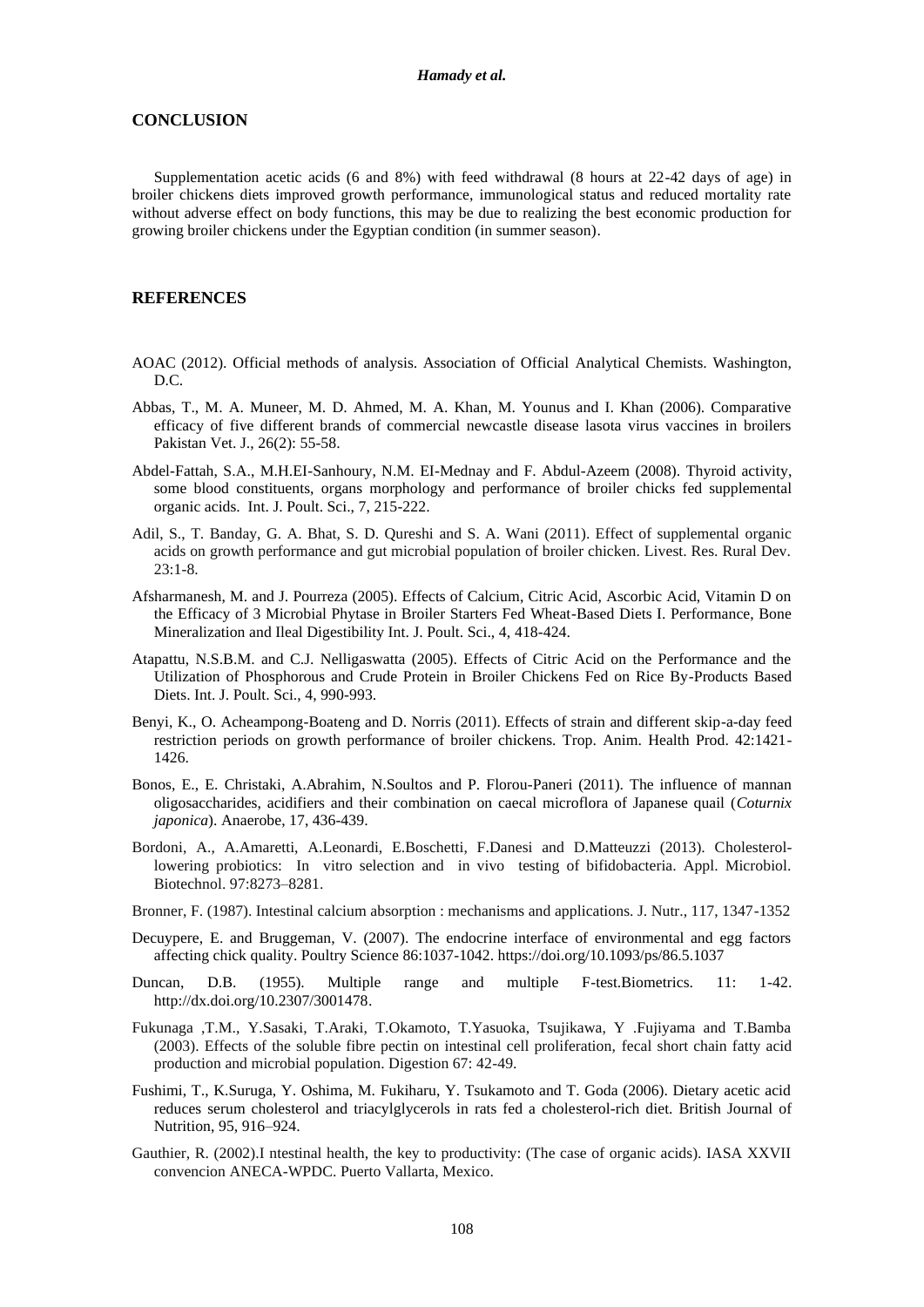- Ghazanfari, S., H. Kermanshahi, M.R. Nassiry, A.Golian, A.R.H. Moussavi and A.Salehi (2010). Effects of feed restriction and different energy and protein levels of the diet on growth performance and growth hormone in broiler chickens. J. Biol. Sci. 10:25-30.(19)
- Griminger, P. and C.G. Scanes (1986). Protein metabolism. In: Avian Physiology, Sturkie, P.D.(Ed).4<sup>th</sup> Edn., Springer, New York, USA.,pp:326-345.
- Guide Cobb 500 (2018).Broiler Performance and Nutrition Supplement. https ://cobbstorage. blob.core.

windows.net  $\rightarrow$  guides.

- Havely, O., Y. Nadel, M. Barak, I. Rosenboim and D.Sklan (2003). Early posthatch feeding stimulates satellite cell proliferation and skeletal muscle growth in turkey poults. The Journal of Nutrition 133.5.1376-1382[. https://doi.org/10.1093/jn/](https://doi.org/10.1093/jn/133.5.1376)
- Heaney, R. P., R. R. Recker and C. M. Weaver (1990).Absorbability of calcium sources: the limited role of solubility. Calcif. Tissue Int., 46, 300-304
- Khajali, F., Q. A. Zamani-Mghaddam and E. Ashadi-Khoshoe (2007). Application of early skip-a-day feed restriction on physiological parameters, carcass traits and development of ascites in male broilers raised under regular and low temperatures at high altitude. Anim. Sci. J. 78:159-163.
- Khana, S. H. and J. Iqbalb (2016). Recent advances in the role of organic acids in poultry nutrition. Journal Of Applied Animal Research, Vol. 44, No. 1, 359–369
- Lakos, G., L. Soós, A. Fekete, Z. Szabó, M. Zeher, I.F. Horváth, K.Dankó, A.Kapitány, A.Gyetvai, G.Szegedi and Z. Szekanecz (2008). ["Anti-cyclic citrullinated peptide antibody isotypes in](http://www.clinexprheumatol.org/pubmed/find-pii.asp?pii=18565246)  [rheumatoid arthritis: association with disease duration, rheumatoid factor production and the presence](http://www.clinexprheumatol.org/pubmed/find-pii.asp?pii=18565246)  [of shared epitope"](http://www.clinexprheumatol.org/pubmed/find-pii.asp?pii=18565246)*.* Clinical and Experimental Rheumatology. 26 (2): 253–260. *[PMID](https://en.wikipedia.org/wiki/PubMed_Identifier) [18565246](https://www.ncbi.nlm.nih.gov/pubmed/18565246)*.
- LeBlay, G., H. M. Blottiere, L. Ferrier, E. LeFoll, C. Bonnet, J. P. Galmiche and C. Cherbut (2000). Short-chain fatty acids induce cytoskeletal and extracellular protein modification associated with modulation of proliferation on primary culture of rat intestinal smooth muscle cells. Digestive Disease Science. 45: 1623-1630.
- Luckstadt, C. (2007). Acidifiers in animal nutrition. Nottingham University Press. Nottingham, UK.
- Mahmud, A., F.M. Khattak, Z. Ali and T.Pasha (2008). Effect of early feed restriction, on broiler performance, meal feeding on performance, carcass characteristics and blood constituents of broiler chickens. J. Anim. Vet. Adv. 8:2069-2074.
- Moghadam, A.N., J.Pourreza and A.H. Samie (2006). Effect of Different Levels of Citric Acid on Calcium and Phosphorus Efficiencies in Broiler ChicksPak. J. Biol. Sci., 9, 1250-1256.
- NRC (1994). National Research Council. Nutrient requirements of poultry 9th rev. Ed. National Academy Press, Washington, D.C.
- Navidshad, B., M. Shivazad, A. Zare and G. Rahim (2006). Effect of feed dietary restriction and fat saturation on performance and serum thyroid hormones in broiler chickens Int. J. Poult. Sci. 5:436- 440.
- Nezhad, Y. E. M.Shivazad, M. Nazeerad and M. M. S. Babak (2007). Influence Of Citric Acid And Microbial Phytase On Performance And Phytate Utilization In Broiler Chicks Fed A Corn-Soybean Meal Diet. J. Fac. Vet. Med. Univ. Tehran., 61, 407-413.
- Papatsiros, V. G., C. Cristodoulopoulos and L. C. Filippopoulos (2012). The use of organic acids in monogastric animals (swine and rabbits). J. Cell Anim. Biol. 6:154-159.
- Philipsen, I.P.L.J. (2006). Acidifying drinking water supports performance. World Poult. 22:20-21.
- Quinn, P. J., M. E. Carter, B. K. Markey and G. R. Carter (1994). Clinical veterinary microbiology, wolf publishing. London (1994) ISBN 0-7234-1711-3.
- Richards, M. P., S. M. Poch, C. N. Coon, R. W. Rosebrough, C. M. Ashwell and J. P. McMurty (2003). Feed restriction significantly alters Lipogenic Gene expression in broiler breeder chickens. J. Nutr. 133(3):707-715.
- Sarıca, S., M. Suiçmez, M. Çördük, D. Özdemir and E. Berberoglu (2014). Effects of oregano essential oil supplementation to diets of broiler chicks with delayed feeding after hatching. Morphological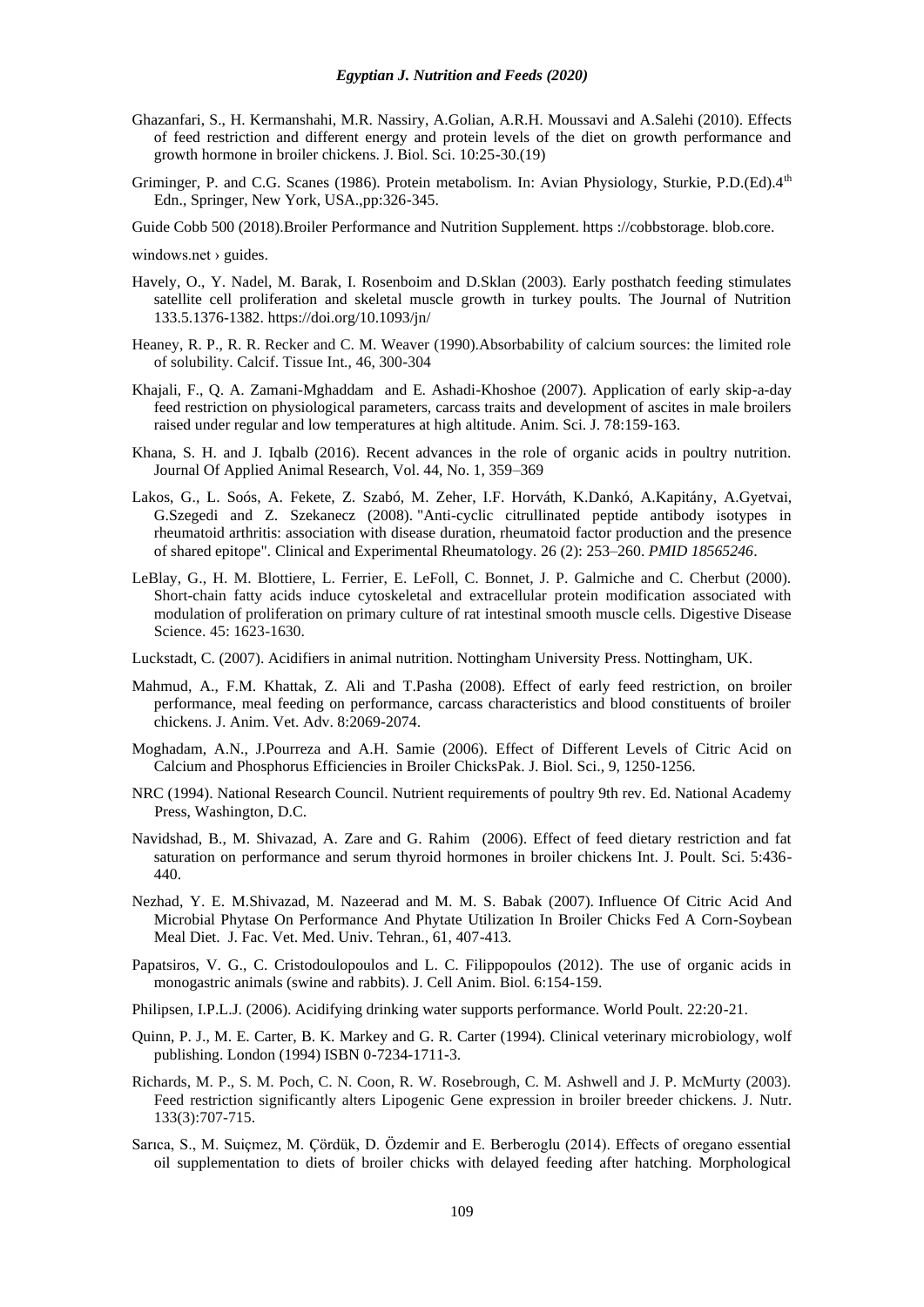### *Hamady et al.*

development of small intestine segments. Italian Journal of Animal Science 13:284-289. https://doi.org/10.4081/ijas.2014.3172.

- Sarlak, S., S. A. Tabeidian and A. Gheisari (2017). Effects of time of initiation of feeding after hatching and diet composition on performance, carcass characteristics, digestive tract development and immune responses of broilers. Animal Production Science 57:1692-1701[. https://doi.org/10.1071/AN15839](https://doi.org/10.1071/AN15839)
- Silva De, P.H.G.J. and A. Kalubowila (2012). Influence of Feed Withdrawal for Three Hour Time Period on Growth Performance and Carcass Parameters of Later Stage of Male Broiler Chickens. Iranian Journal of Applied Animal Science. 2 (2), 191-197.
- SPSS (2001). SPSS for windows S, Chicago, IL SPSS Computer software 11.00 (2001). SPSS Inc., Headqurters. Wacker Drive,Chicago, Illinois 60606, USA. Pp. 233.
- Strauss, G. and R. Hayler (2001). Effects of organic acids on microorganisms. Kraftfutter 4:147-151.
- Tallentire [C.W.,](https://scholar.google.com.eg/citations?user=VftYBBwAAAAJ&hl=ar&oi=sra) [I. Leinonen](https://scholar.google.com.eg/citations?user=-uZcdwwAAAAJ&hl=ar&oi=sra) and [I. Kyriazakis](https://scholar.google.com.eg/citations?user=yurudQwAAAAJ&hl=ar&oi=sra) (2016). Breeding for efficiency in the broiler chicken. Agron. Sustain. Dev. 36: 66 DOI 10.1007/s13593-016-0398-2
- Tolkamp, B.J., V. Sandilands and I. Kyriazakit (2005). The effect of early feed restriction during rearing on the performance of broiler breeders during rearing and lay. Poult. Sci. 84:1286–1293.
- Whitehead, C. C. and T. Keller (2003). An update on ascorbic acid in poultry. World's Poult. Sci. J., 59: 161-184.
- Yamashita, H., K. Fujisawa, E. Ito, S. Idei, N. Kawaguchi, M.Kimoto, M.Hiemori and H.Tsuji (2007). Improvement of Obesity and Glucose Tolerance by Acetate in Type 2 Diabetic Otsuka Long-Evans Tokushima Fatty (OLETF) Rats. Biosci. Biotechnol. Biochem, 71, 1236–1243.
- Yamashita, H., T.Kaneyuki and K.Tagawa (2001). Production of acetate in the liver and its utilization in peripheral tissues. Biochim. Biophys. Acta, 1532, 79–87.
- Yang, H., L. Meng, D. Ai, N. Hou, H. Li, X. Shuai and X. Peng (2019). Acetic acid alleviates the inflammatory response and liver injury in septic mice by increasing the expression of TRIM40. Experimental and therapeutic medicine, 17: 2789-2798.
- Zhan, X. A., M. Wang, H. Ren, Q.R. Zhao, J.X. Li and Z. L. Tan (2007). Effect of early feed restriction on metabolic programming and compensatory growth in broiler chickens. Poult. Sci., 86:645 -660.
- Zubair, A. K. and S. Leeson (1996). Changes in body composition and adipocyte cellularity of male broilers subjected to varying degrees early-life feed restriction. Poult. Sci., 75:719-728.